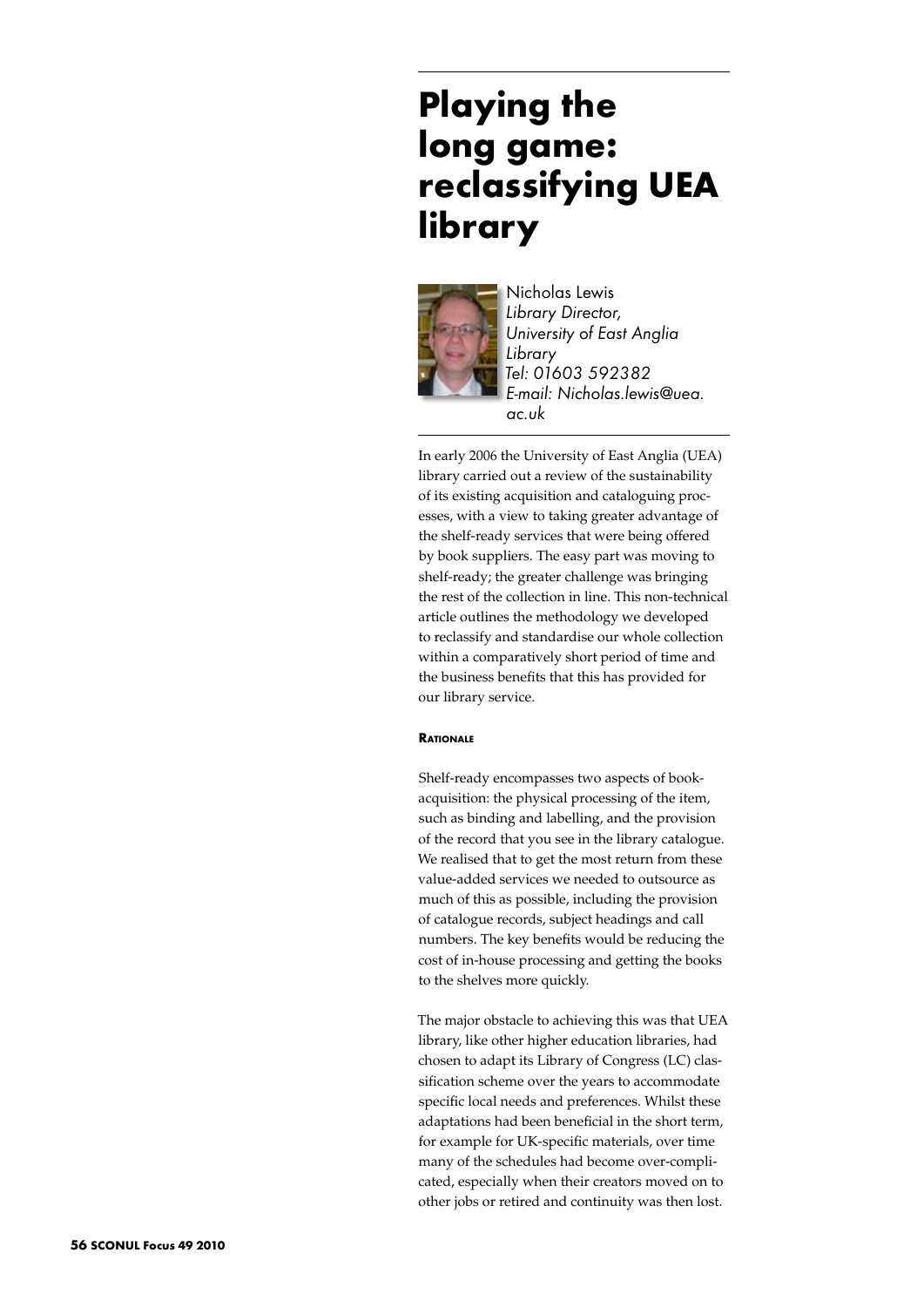

It had reached the point where almost every book had to be classified by a senior librarian before being catalogued.

So we decided to revert to a more standard version of the LC scheme, which would involve substantial reclassification of the existing stock. Understandably there was concern from our cataloguing team and subject librarians, not least because of the many years of work they had invested in creating and maintaining the existing system. But, despite this, it is a tribute to their commitment that they used these concerns in a positive way to inform the approach we eventually took.

One clear example of this was a decision, early on, to retain our previous local filing suffix for the call numbers on our item records. We felt that the Library of Congress practice of use of Charles Cutter's scheme for coding authors, titles and geographic areas would be quite complex and time-consuming to learn and would be fairly meaningless to users. So we decided to keep our own simplified coding scheme, which we refer to as 'three-lettering'. At its simplest level, our scheme uses the first three letters of the author's surname or title as a suffix to the call number. Our users had always found this scheme helpful because it made the shelf order easier to follow. We did some extensive modelling of this proposal against sample records across the collection and agreed that, with a few modifications, it would be possible to continue to use this in conjunction with the standard LC scheme.

The first main stage of the project was the move to acquiring shelf-ready books. This was essential to prove the concept, to confirm the cost benefits and to identify any problems with using externally sourced records. After some discussion with our suppliers, we switched in August 2006 and there were immediate and tangible benefits in terms of reduced workloads and fewer delays in getting books to the shelves.

The obvious down-side was the temporary emergence of dual sequences. This happened because the call numbers from the new books would no longer always coincide with the call numbers assigned to our existing books. We realised this would affect browsing on the shelves but we thought it was worth testing the scenario and assessing the actual impact on the users.

As expected, our users did find the dual sequences inconvenient and we could see that the more books added under the standard LC scheme the more inconvenient the dual sequences would become. This confirmed our judgement that it really was worth taking the long view and investing in standardising the rest of the collection to fit with the newly acquired stock. So the following year, after extensive planning, the project team began the retrospective work of reclassifying the existing library stock to a more standard version of LC.

# **The data phase**

The first phase, the data phase, focused on how to update our existing bibliographic records. In theory, the minimum we needed was just updated call numbers and subject headings. The most difficult part of the process was to ensure that the new records would be an accurate match for the old records. So we went out to tender for a company to help us with this. Having limited experience of reclassification prior to this, we knew that we needed a company that had experience of similarsized projects and from whom we could learn.

The US-based company Backstage Library Works was the successful supplier and we worked with them to agree database sources for the new records and an appropriate methodology for matching. Agreeing an algorithm for automated matching, and a process for matching records manually when automated matching would not be appropriate, took several months. We were aware that time invested up front would cut down the amount of work that needed to be done later.

Initially we had planned to import records from external library databases and overlay just the specific fields we needed (e.g. call numbers and subject headings) with the new data. However, we soon realised that, for the sake of consistency, it would be better to take completely new records for each book. This was because we knew that not every record would be matched precisely in the automated process and that, in the longer term,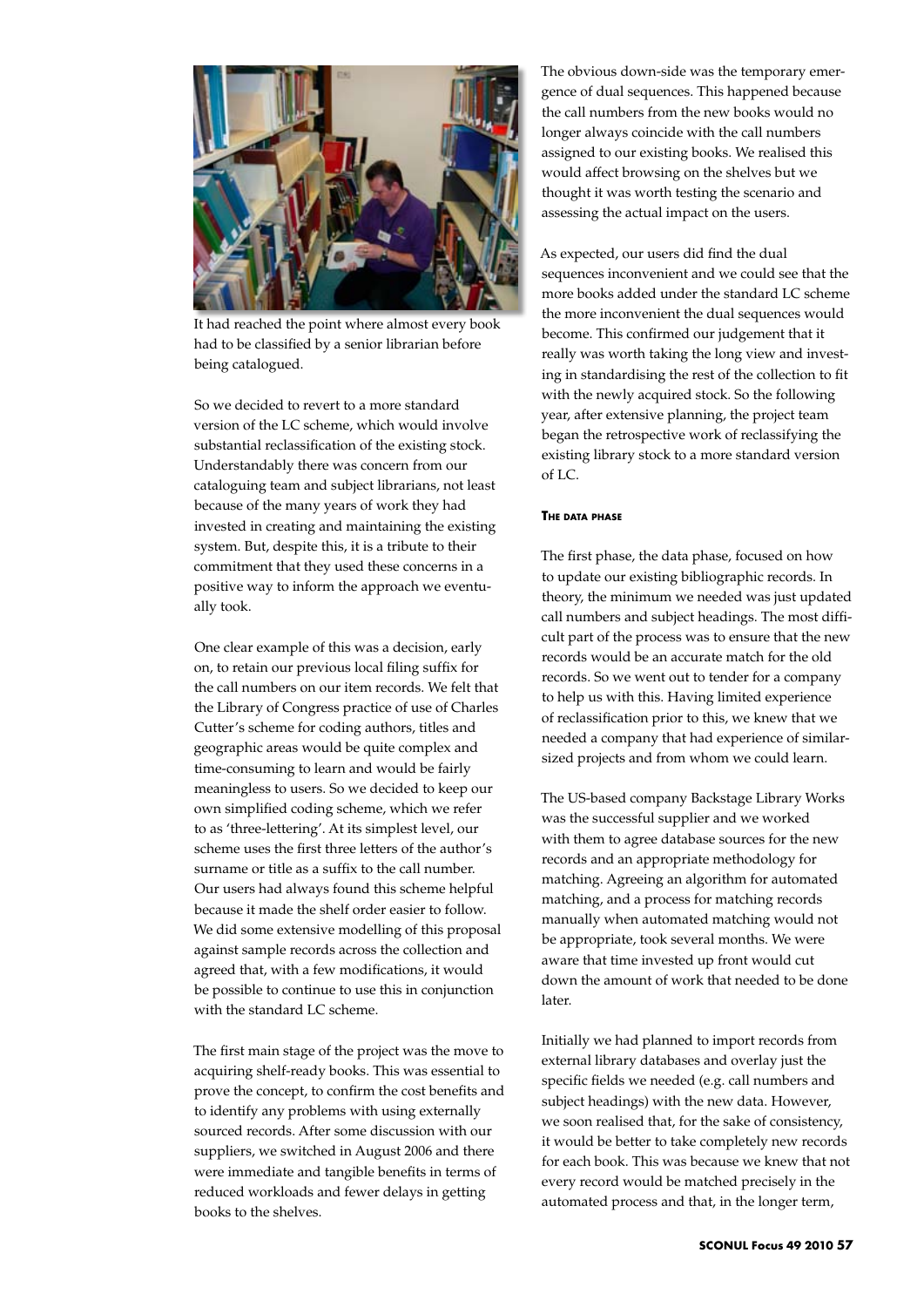trying to correct records that were partially made up of old records and partially of new would be difficult.

After several months of checking, we received a final file from Backstage that contained new records, including the call numbers and subject headings, for the vast majority of the library collection. The records were then loaded and indexed in a duplicate 'shadow' database of our library catalogue.

Because we had decided not to use the LC's Cutter numbers as a shelving suffix, we then used the standard global-editing functionality in our library management system to remove any shelving Cutters that were present in subfield b of each record's 050 (Library of Congress call number) field. An extensive period of further checking and local editing followed to deal with problem records and exceptions, many of which were identified in reports we received from Backstage as part of the service they offered. For example, we made a few manual edits to call numbers where the number supplied from the automated process was clearly not correct. We also took corrective action for sets, where we still needed to keep previous sets of books together rather than allowing the new scheme to separate them.

On the whole, though, we were very strict about keeping things standard, to avoid having exceptions to remember for the future. After all, we did not want to replace one adapted classification scheme for another because we would otherwise lose the benefits of standardisation.

Easter 2009 was a milestone as we replaced the existing records on our actual library catalogue with the newly edited records from our shadow database and re-indexed. The new records were now visible to our users but for the time being – until we had actually moved the books – the existing old call numbers were still displaying in the individual item records in our catalogue. This ensured that our users could still find the books on the shelves.

Following this, we also did some work on the new call numbers we had imported in order to prepare for replacing the LC Cutters with our own three-lettering on the item records (which some libraries call 'holdings records'). Just to be clear, in Ex Libris's Aleph library management system, there is a bibliographic record for each title which includes a classmark. Attached to each bibliographic record are one or more separate

item records. Our practice at UEA is not to display the classmark on each bibliographic record on the library catalogue; instead we display call numbers on the item records themselves which give the precise shelf location for each book.

So we worked with Ex Libris, supplier of our library management system, to develop a program to copy the classmark (minus the shelving Cutter) from the 050 field of each bibliographic record into a non-public spare field of the attached item record(s). The final part of the program then appended UEA's own three-lettering suffix, taken from the existing call number. Having run the special program, we then set about making corrections to some of the three-lettering suffixes. These new call numbers, with their new filing suffixes, were still hidden from users in the non-public spare field until the book re-labelling and moves phase was underway. Once complete, the data from the non-public spare field, including all the work done by UEA on adding the filing suffixes, was sent back to Backstage Library Works to create the replacement spine labels for the books.

Before moving on to describe the relabelling and book moves phase, it is worth mentioning the other main aspect of the data phase, which concerned authority records. An authority record is needed for each authorised form of a name or subject heading. They are used to make sure that names and subjects are entered in the library catalogue in a consistent manner so that similar records, for example books about Dickens, are found together when browsing. Authorities are particularly important where cross-references are needed, for example 'Myanmar' vs. 'Burma' or 'Roumania' vs. 'Rumania' vs. 'Romania'.

As with the call numbers, UEA had adapted its name and subject headings and their related authority records largely to follow British Library practice, but also to suit local practices. As part of the reclassification project we needed to ensure that the old headings were matched appropriately and any exceptions dealt with consistently. As part of the services we purchased, the new records supplied by Backstage went through authority control and bibliographic enhancement but many records still needed manual edits. These were listed in exceptions reports that identified records where appropriate headings had not been provided as part of the matching process and where the old headings had therefore been retained.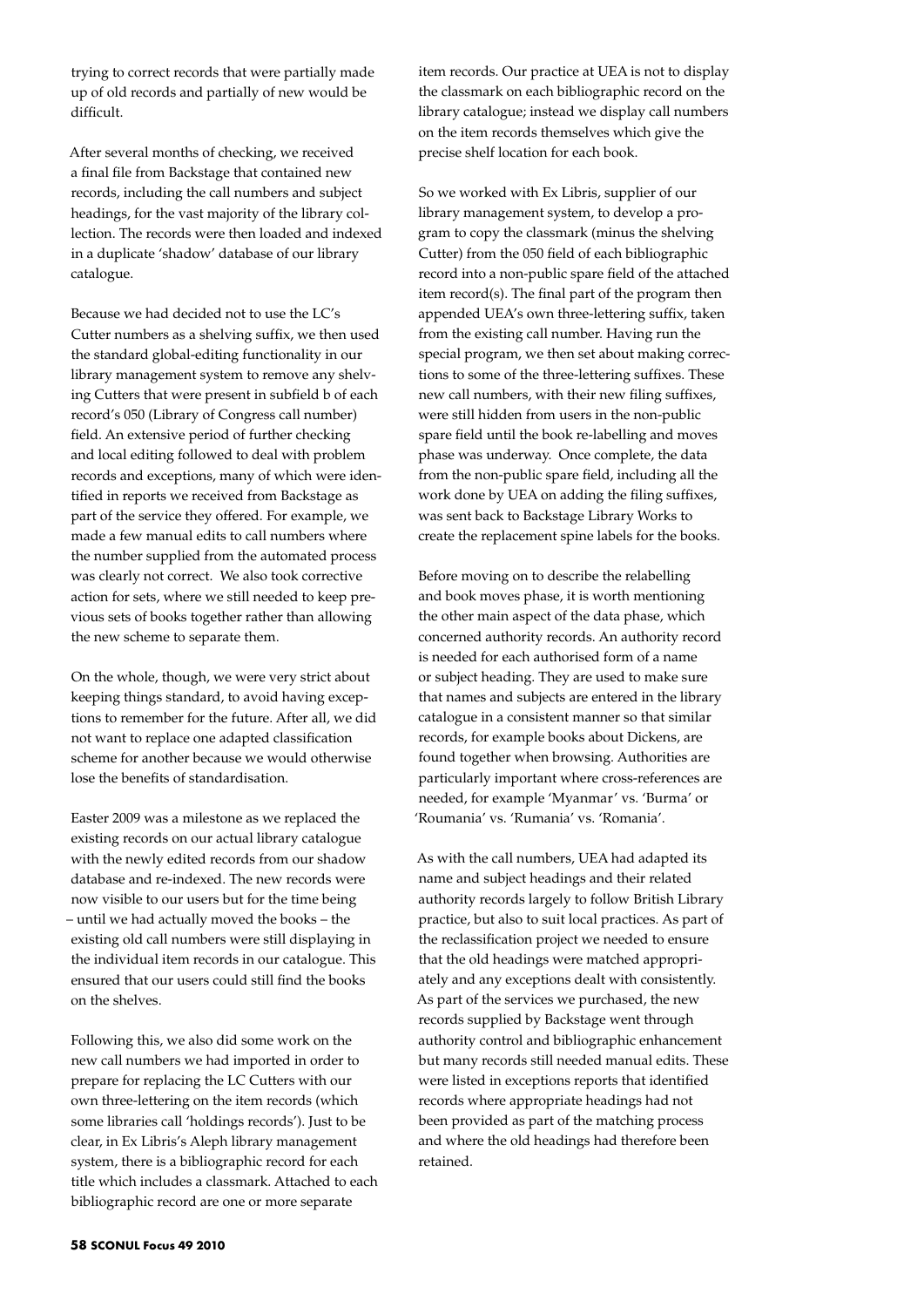The approach we took was to assess how many of the issues that arose from the authority control process would need to be resolved immediately (because they might otherwise cause confusion to users) and how many might be fixed manually over a longer time period. Although these edits were less critical than correcting call numbers, they were still important for maintaining the quality and usefulness of the catalogue. In terms of the existing stock, there will be a significant number of headings to clean up manually over the next few years. Going forward, now that we have adopted the LC authority file in place of our local authority file, any newly acquired records will be kept in line as part of regular quarterly updates.

#### **The relabelling and book moves phase**

Of the 850,000 items in the library, we ended up with approximately 660,000 items to relabel and approximately 750,000 items to move. The remaining items, such as items in sets, either retained their existing labels and/or did not need to move from their existing locations.

The greatest challenge for this phase was to determine the most cost-effective methodology. As part of our initial planning, Backstage Library Works had provided us with a pivot table, which indicated which parts of the collection would involve the most movement from one location to another. This enabled us to assess the likely impact of the book moves. For example, we realised we would need to create temporary swing space for the parts of the collection where we anticipated large numbers of books moving out of one sequence and into another sequence, perhaps across the same floor or even on different floors. In other sections, it would be more a case of reshuffling the books within existing sequences, which would be much more straightforward. This preparatory work migrated into a full work plan that showed the estimated start and finish points for each new sequence in the library and this was updated on a daily basis throughout the project.

Although we had originally intended to recruit our own temporary staff for the book moves phase, we realised that this might be difficult to manage and would prevent us from keeping up with our other day-to-day work in the library. We decided therefore to go to tender again to find a company that was experienced in book moves but also in managing temporary staff. We knew the work would involve fairly repetitive tasks over a sustained period of time and that staff retention

and motivation would require more input than we could provide in-house.

The tender also specified that we expected to pay the supplier by numbers of books relabelled and numbers of books moved, rather than by the time taken. This was essential to ensure that we would keep within budget and it would also give the supplier an incentive to add as much value as possible to the process. There was considerable interest from a number of removals and logistics companies and we eventually appointed Harrow Green as the closest match on price and quality.

We assigned a manager from our own library staff to liaise with Harrow Green's project manager and also used other library staff to mentor its staff to ensure they understood the classification scheme and the importance of keeping noise to a minimum. This approach ensured good working relationships between staff for the duration. Harrow Green employed a team of up to 15 people each day and they were distinctive around the library in smart polo shirts which the company provided.

UEA's project team had created an outline methodology for the book relabelling and moving stage that involved relabelling the books during the day and reshelving them at night, so as to keep the impact on our users to a minimum. In the event, we worked further with Harrow Green on an enhanced methodology that combined both stages whilst still enabling us to keep the collections accessible for the users. We had thought we would need to have some parts of the collection closed off for short periods of time with a 'fetch and carry' service provided for users. In the event, we simply kept the stacks open and used Harrow Green supervisors to help users if they were unable to find items. Since the supervisors knew exactly which sections were being moved when, we managed to keep disruption for users to a minimum.

In July 2009 sheets of labels, in original callnumber order, were provided by Backstage Library Works. Each label came in two parts. The first part was the replacement spine label, showing the new call number. The second part of the label had core metadata about each item, including its original call number, part of its title, its barcode number and, most importantly, a 2D version of its barcode that was used for the verification part of the process described below. (We used 2D barcodes because they take up much less space than 1D barcodes.)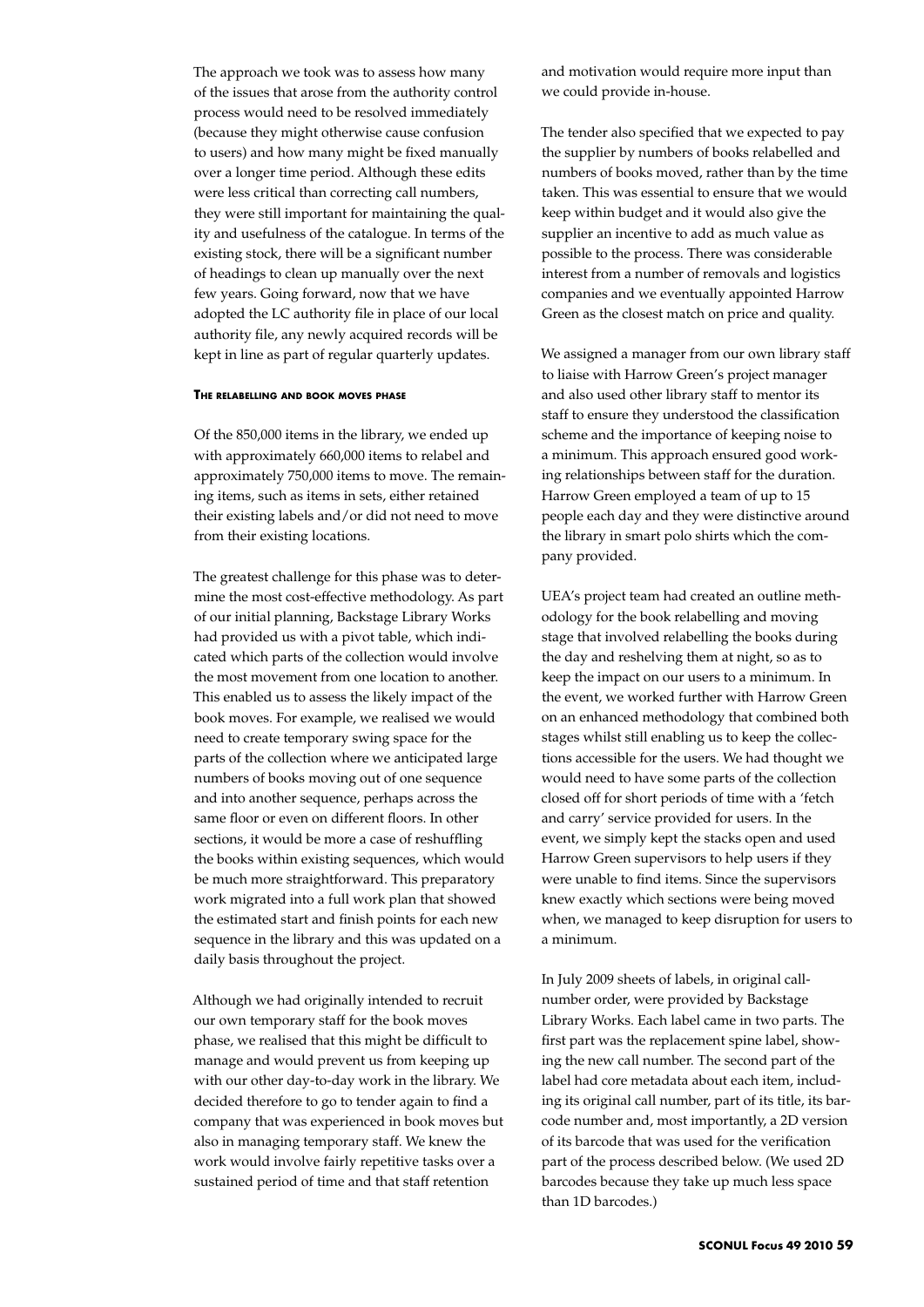

Each member of staff carrying out the relabelling was provided with a portable book trolley, attached to which was a netbook equipped with a 1D/2D barcode scanner. In liaison with our internal IT developers, UEA library had created a program that matched the 2D barcode on each new label with the 1D barcode in the book to verify that it was the correct item. If the verification of the two barcodes was successful (i.e. they matched) this was clearly displayed on the screen of the netbook. This helped to ensure that staff peeled off the correct spine label and attached this to the spine of the correct book, overlaying the existing call-number label.

Next, the staff affixed the second part of the label, the metadata part, to the inside front cover of each book. This was for quality-control sampling, so that supervisors could then check again that the 2D barcode on the metadata label did in fact match the original 1D barcode in the book. In future, this part of the label would also provide a quick visual check of each book's previous call number, as well as confirming that the book had in fact been through the reclassification process.

Library staff then ran another special program against the items identified in each text file to replace the original call numbers in the public field of the items' records with the new replacement call numbers from the non-public field. This ensured that the final changes to the call numbers on the catalogue took place very close to the actual book moves, so that the items matched with their new shelf locations. The new call numbers were the ones that we had adapted to include our three-lettering Cutter and that had previously been hidden in the spare field box.

If during the relabelling the two barcodes did not match, a clear warning would be displayed on the screen. If a further attempt was unsuccessful, the book would be placed on an exceptions trolley for attention by library cataloguing staff. Initially we had expected the number of exceptions to be up to 5 per cent of the whole collection, but in the event the fallout was lower than this and most exceptions were manually corrected straightaway, without holding up the process.

Once each book had been relabelled, it was replaced on the shelf on its side. Another team member would then collect the newly relabelled books and sort them onto trolleys to be moved to their new locations, depending on the extent of the movement required. The books would then be reshelved almost straightaway and following the work plan that indicated where each new sequence would start and finish.

Some books had to be stored in 'temporary shelving' areas and could not be moved to their final location until space had been made available elsewhere. This meant relocating some of our library study spaces for a short time. This was

When successfully verified by the program, the barcode for each item was stored in a text file on each individual netbook to confirm that the book had been relabelled. Once each section of relabelling had been completed, normally at three points during each working day, the barcode numbers completed in that section were uploaded from the text file to the library management system.

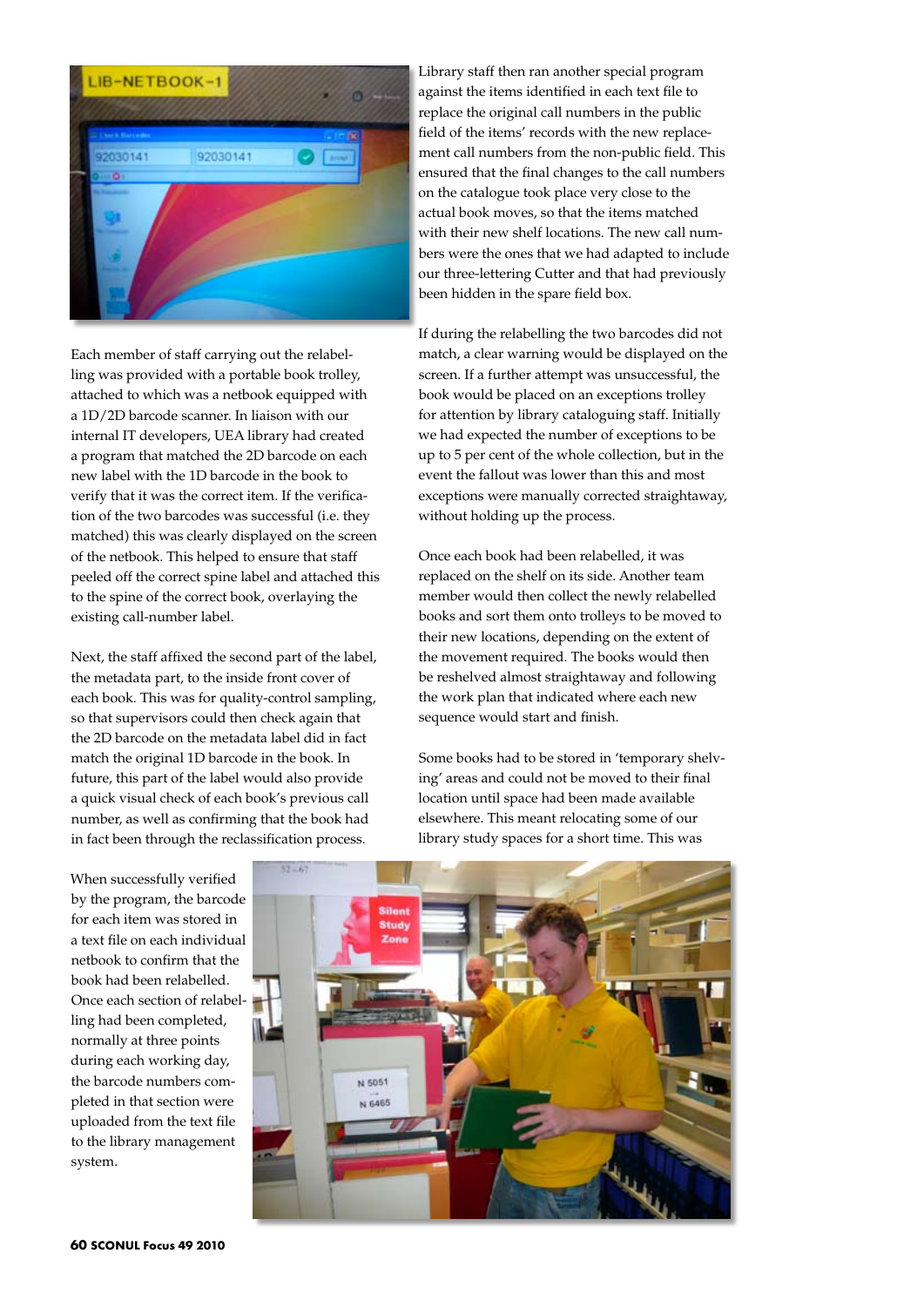essential because the library as a whole is already close to being at full capacity. These temporary shelving sections kept the books accessible and avoided too much additional shuffling and resorting of stock, which would have been unnecessarily expensive in terms of additional staff time. Where books were on temporary shelving, the library catalogue was updated to make it clear to users which items were located in these areas. These books also had a temporary red sticker on their spine to prevent them from being reshelved in the wrong place.



Another challenge was that, whilst the majority of books to be relabelled were on shelves in openaccess areas of the library, we also needed a plan to relabel books that were out on loan or due to be returned during the process. The methodology we used was to 'trap' most of these items as they were awaiting reshelving. They were identified by their old labels or by being obviously out of sequence with their neighbouring books. If in doubt, a quick check was to look for the additional metadata label inside the front over. Unused labels from the main process were kept in the old call-number order and it was therefore relatively straightforward to match these up with the returned books.

It had been estimated that the process of relabelling and reshelving the stock on all library floors would take about 12 months to complete and this proved to be accurate.

## **Clean-up work**

After the bulk of the relabelling and moving of books is completed, there will be a number of ongoing tasks from August 2010 onwards. This stage will primarily focus on fixing out-of-date and non-standard LC subject and other headings that were not picked up as part of the reclassification and authority control processes. We also need to clean up our multi-volume works and analytic records. We hope to address the priority records in 2010/11 academic year, although the final clean-up of name and subject headings may take considerably longer.

## **Hints and tips**

The key to the success of such a large-scale project is to combine experience from others with your local expertise. Every collection and set of users is unique, so it is important have the courage of your convictions when you believe you can add value over and above what you have seen elsewhere.

The methodology we developed, though based on experience at other institutions, was enhanced greatly by the time spent planning locally and making full use of the expertise and commitment of our staff rather than sticking rigidly to someone else's methodology. With a project of this nature, it is clear that one size does not fit all.

We also made sure that when we did not have the expertise we needed in-house we identified external suppliers that would not just fill in the gaps but would share the vision and the outcome we were trying to achieve. All three parties – UEA, Backstage Library Works and Harrow Green – rose to this challenge and delivered within budget.

Apart from the methodology employed, the other essential factor was communication, ensuring that we kept users fully informed for the duration of the project. With a task this size, affecting approximately 750,000 items, we knew that some errors and confusion would occur. The communication between the Harrow Green project manager and UEA's project team was crucial in ensuring that problems were kept to a minimum. Meetings were held each morning to review the previous day and to preview the day ahead.

Whilst we had a robust quality-control procedure in place, we also felt it necessary to put in place a quick-response mechanism for any issues raised by our users. We monitored the help desk statistics on a fortnightly basis to note any pinch points.